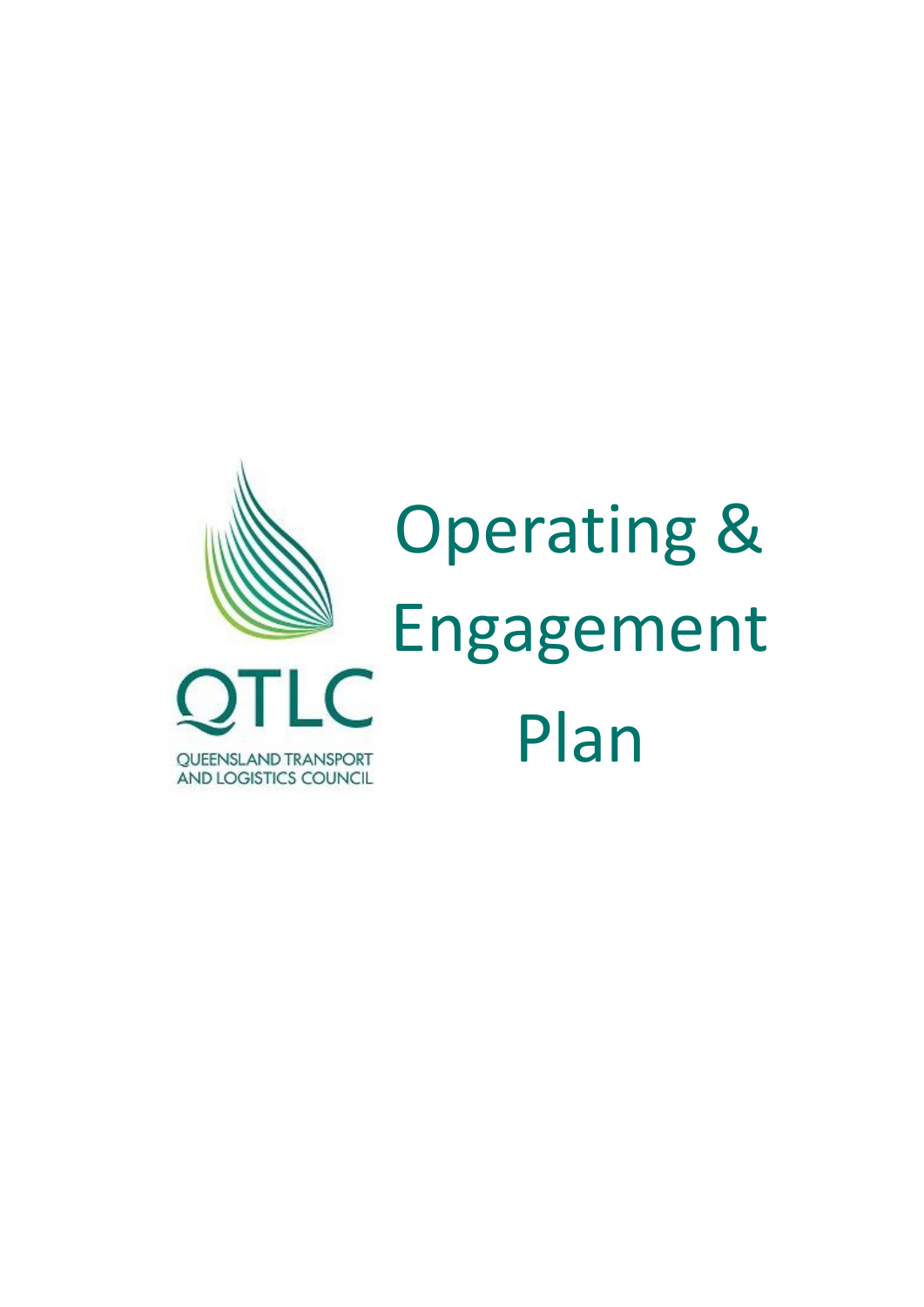

# **Contents**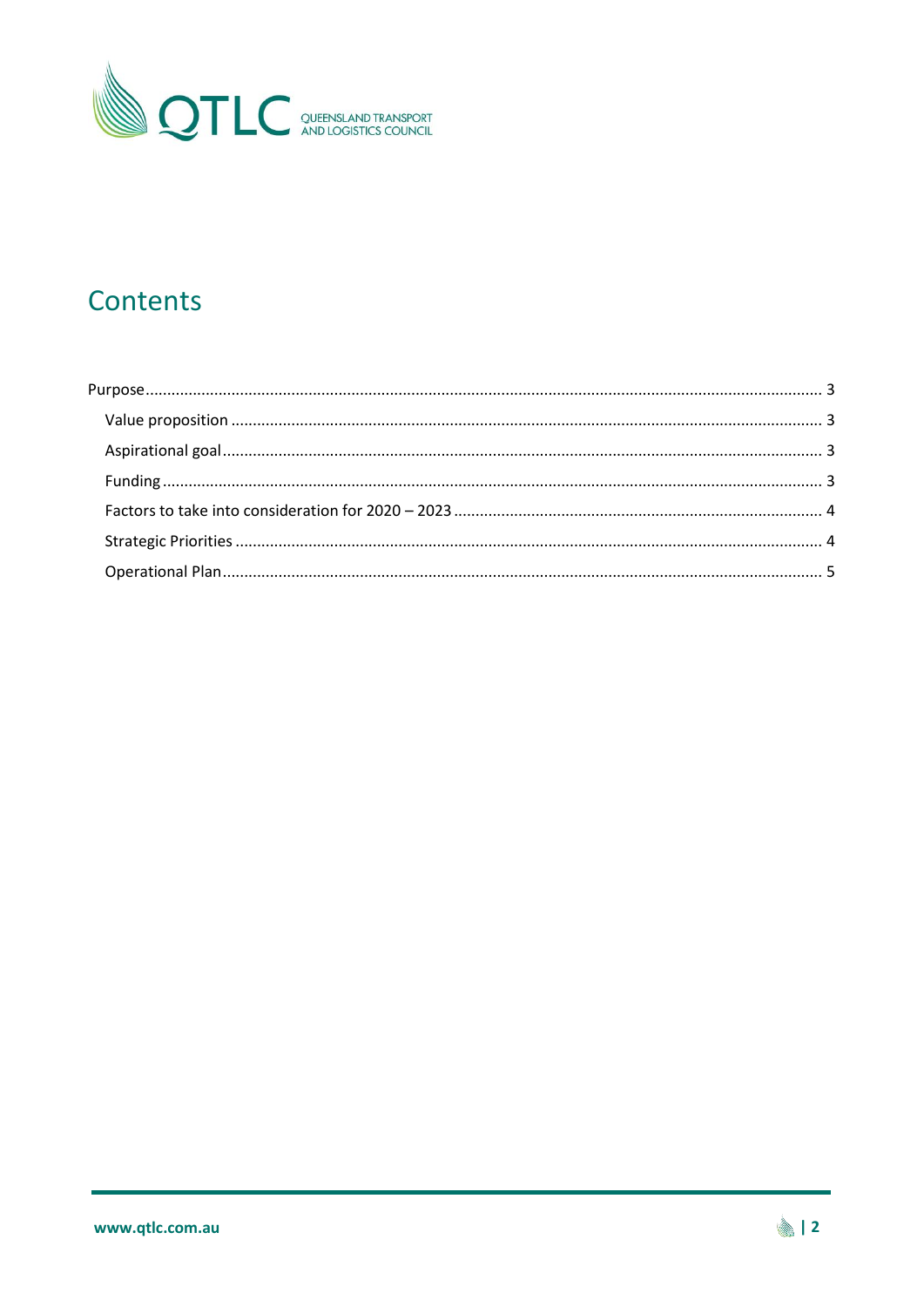

# <span id="page-2-0"></span>**Purpose**

The Queensland Transport and Logistics Council provides a high-level conduit to key decision makers in government and an authoritative, broad industry view to inform and shape whole-of-government planning. QTLC offers advice on key freight-related matters in support of more efficient freight movement in Queensland to ensure the best economic, safety and environmental outcomes for Queenslanders.

In this capacity, the QTLC:

- Understand the freight industry
- Through communication and collaboration, seek solutions to issues faced by government and the freight industry.
- Act as a connector between of ideas, opinions, data, from industry to government and vice versa.
- Identifies opportunities for freight sector transition to zero emissions technology and understands regulatory, financial and infrastructure barriers to the transition.

## <span id="page-2-1"></span>**Value proposition**

The QTLC's value proposition centres on the breadth and depth of knowledge of people 'around the table' and the collective networks they can tap into. This key characteristic ensures that stakeholders in the freight industry are listened to collectively; there is greater responsiveness to issues because of shortened communication lines; there is a higher level of influence; strategic outcomes and results are more likely.

### <span id="page-2-2"></span>**Aspirational goal**

The aspiration is for the QTLC to be recognised as the 'go to' independent, freight and logistics advisory body for logistics issues in Queensland.

#### <span id="page-2-3"></span>Funding

QTLC is solely dependent on a grant from the Department of Transport and Main Roads. While this ensures the independence of the organisation it also increases QTLC vulnerability to political shocks. Funding is committed until June 2023, after this point QTLC will need to secure independent revenue. To this end the organisation is pivoting to focus on future issues, climate change and how emissions reduction target can be accommodated by industry. There are no other freight industry bodies currently focused on this area of policy opening a niche for the QTLC. QTLC's recent report into EV freight options showcases the leadership we can play in this space.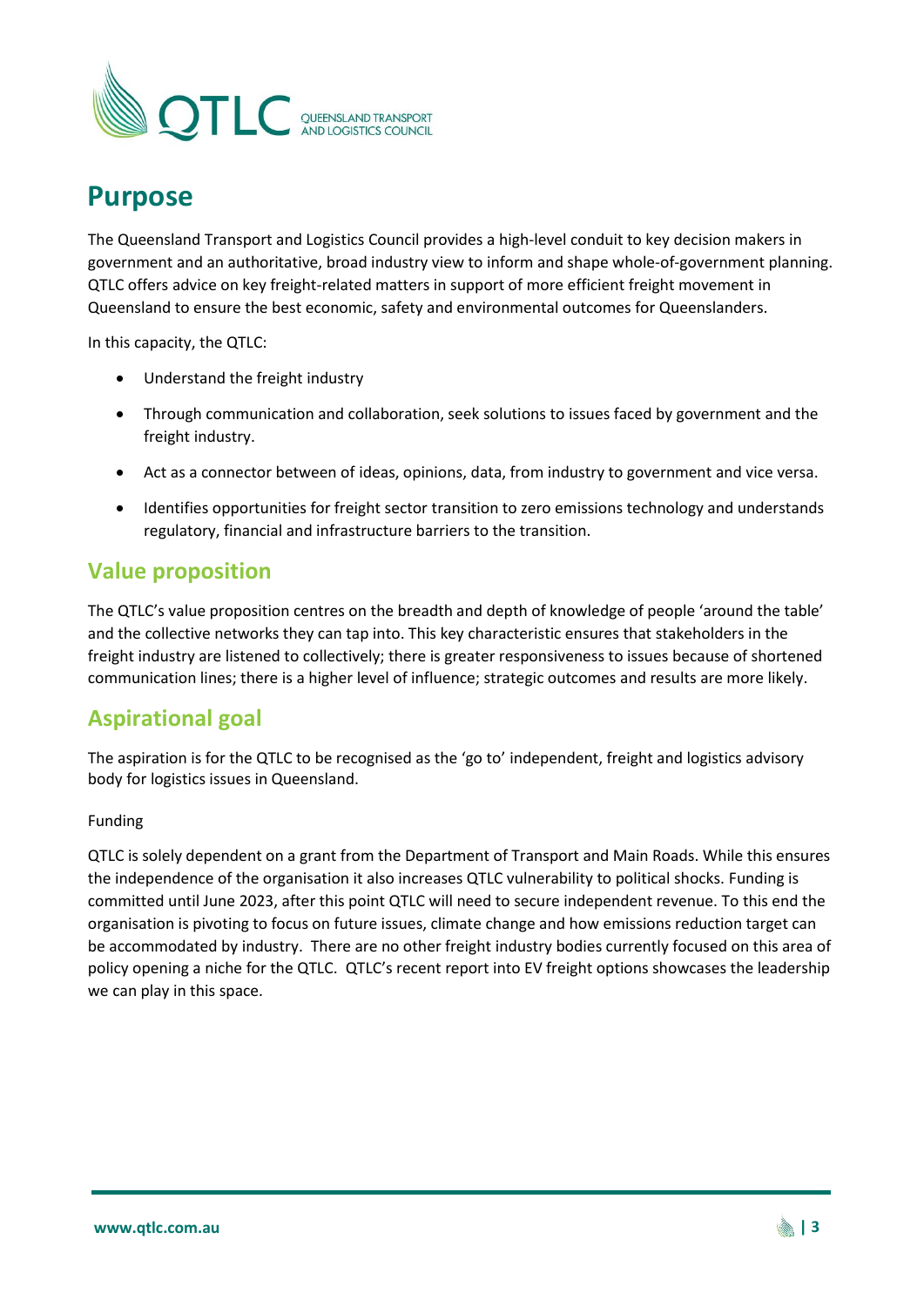

<span id="page-3-0"></span>Factors to take into consideration for 2020 – 2023

- Qld Transport User Groups (post OISC)
- National harmonisation in general, road and rail, safety, concessional schemes OSOM etc.
- National Freight and Supply Chain Strategy and Action Plans
- Queensland Freight Action Plan and regional freight plan/s
- Ongoing supply chain understanding and improvement post-COVID and natural disaster
- Inland Rail Queensland progress
- Productivity Commission reviews (such as that on Maritime Transport)
- Zero Emissions transport agendas, options, targets and opportunities
- Other member-driven inquiries and/or initiatives, such as the Bremer Bridge costing study

#### <span id="page-3-1"></span>Strategic Priorities

The QTLC mission is to represent the freight transport and logistics industry to influence policy, regulation, infrastructure and planning and investment to achieve sustainable development and prosperity.

| <b>Strategic priorities</b>        | Objectives                                                       |
|------------------------------------|------------------------------------------------------------------|
| QTLC resources and operations -    | To achieve appropriate levels of funding to achieve our vision,  |
| systems, structure, funding        | execute our strategies and influence government and industry     |
|                                    | freight agendas and remain independent.                          |
| Membership composition and         | To make the QTLC attractive and relevant to respective industry  |
| attraction to the QTLC             | players in related sectors.                                      |
| Establishing and                   | To achieve recognition, influence and credibility across the     |
| communicating QTLC's identity      | freight sector - government and industry                         |
| Appropriate and ongoing            | To ensure the successful development of appropriate hydrogen     |
| investment in Zero Emissions       | and battery-electric transport infrastructure in Queensland and  |
| Transport                          | promote investment. Articulate emerging and problematic          |
|                                    | freight issues linked to the green economy and assist fleets and |
|                                    | freight precincts understand the options and opportunities       |
|                                    | ahead.                                                           |
| Ensuring there is an access policy | To collaborate with regulators, road and rail managers,          |
| and regulation environment that    | operators and government                                         |
| facilitates productivity and       |                                                                  |
| innovation                         |                                                                  |
|                                    |                                                                  |
|                                    |                                                                  |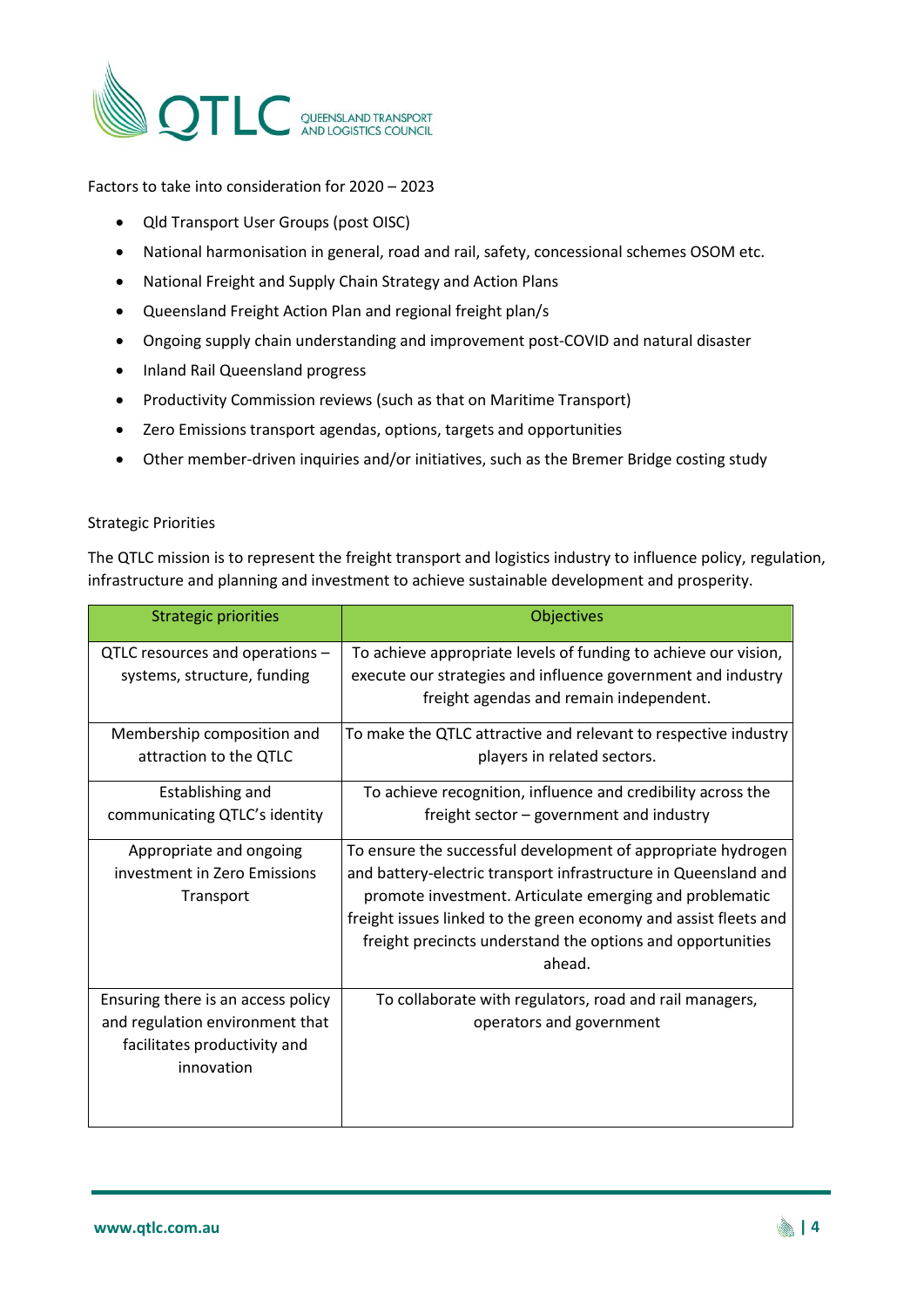

## <span id="page-4-0"></span>**Operational Plan**

| <b>GENERAL ACTIVITIES</b>                                                                                                               |                                                                                                                                                                                                                                |                                                                                                                                                                         |
|-----------------------------------------------------------------------------------------------------------------------------------------|--------------------------------------------------------------------------------------------------------------------------------------------------------------------------------------------------------------------------------|-------------------------------------------------------------------------------------------------------------------------------------------------------------------------|
| <b>RESOURCES &amp; OPERATIONS</b>                                                                                                       | <b>EMERGING ISSUES</b>                                                                                                                                                                                                         | STAKEHOLDER & MEMBER<br><b>ENGAGEMENT</b>                                                                                                                               |
| Develop and progress Strategic<br>and Operational Plan.<br>Develop and manage operating<br>budgets<br>Develop and implement             | Identify and respond to emerging<br>issues in a timely manner<br>Open dialogue with meetings for input<br>on strategic freight transport and<br>logistics issues                                                               | Engage with and maintain<br>productive relationships with<br>freight transport and<br>logistics operators,<br>government stakeholders<br>and regulator project offices. |
| corporate operating procedures<br>Comply with TMR & ASIC<br>reporting requirements<br>Update website and build social<br>media presence | Maintain watching brief on strategic<br>freight transport and logistics issues<br>and bring to the attention of members<br>Identify opportunities for<br>collaboration on projects that<br>contribute to strategic priorities. | Pursue opportunities to<br>present at various forums on<br>freight transport, logistics,<br>low emission freight<br>opportunities, and supply<br>chain matters.         |
| <b>QTLC Board and Council</b><br>meeting preparation and<br>execution                                                                   | Support TMR engagement on Regional<br><b>Freight Plans</b>                                                                                                                                                                     |                                                                                                                                                                         |

#### ALIGNMENT TO KPIs

Adopting a proactive approach in contributing to the freight agenda within Queensland, through the development and progression of various working papers, submissions and reports that will document the various freight and logistics issues for both industry and government.

#### STRATEGIC PRIORITIES

#### **ENGAGEMENT**

*Goal: Establish QTLC as the 'go to' independent, freight and logistics advisory body for the logistics industry in Queensland. QTLC is well placed to assist with the development of these collaborations, working with government and industry on identifying market failures to be addressed.*

| <b>STRATEGY</b>                                                                                                                             | <b>ACTION</b>                                                                                                                     | PERFORMANCE MEASURE                                                                                                                                        |
|---------------------------------------------------------------------------------------------------------------------------------------------|-----------------------------------------------------------------------------------------------------------------------------------|------------------------------------------------------------------------------------------------------------------------------------------------------------|
| Build value to freight members<br>through transport user groups<br>Promote and represent Qld<br>Freight transport and logistics<br>industry | Undertake stakeholder and member<br>engagement<br>Establish transport user groups<br>Expand social media reach rebuild<br>profile | Deliver an engagement<br>strategy for regional freight<br>plans.<br>Develop and where<br>required, build collaborative<br>transport forums for<br>members. |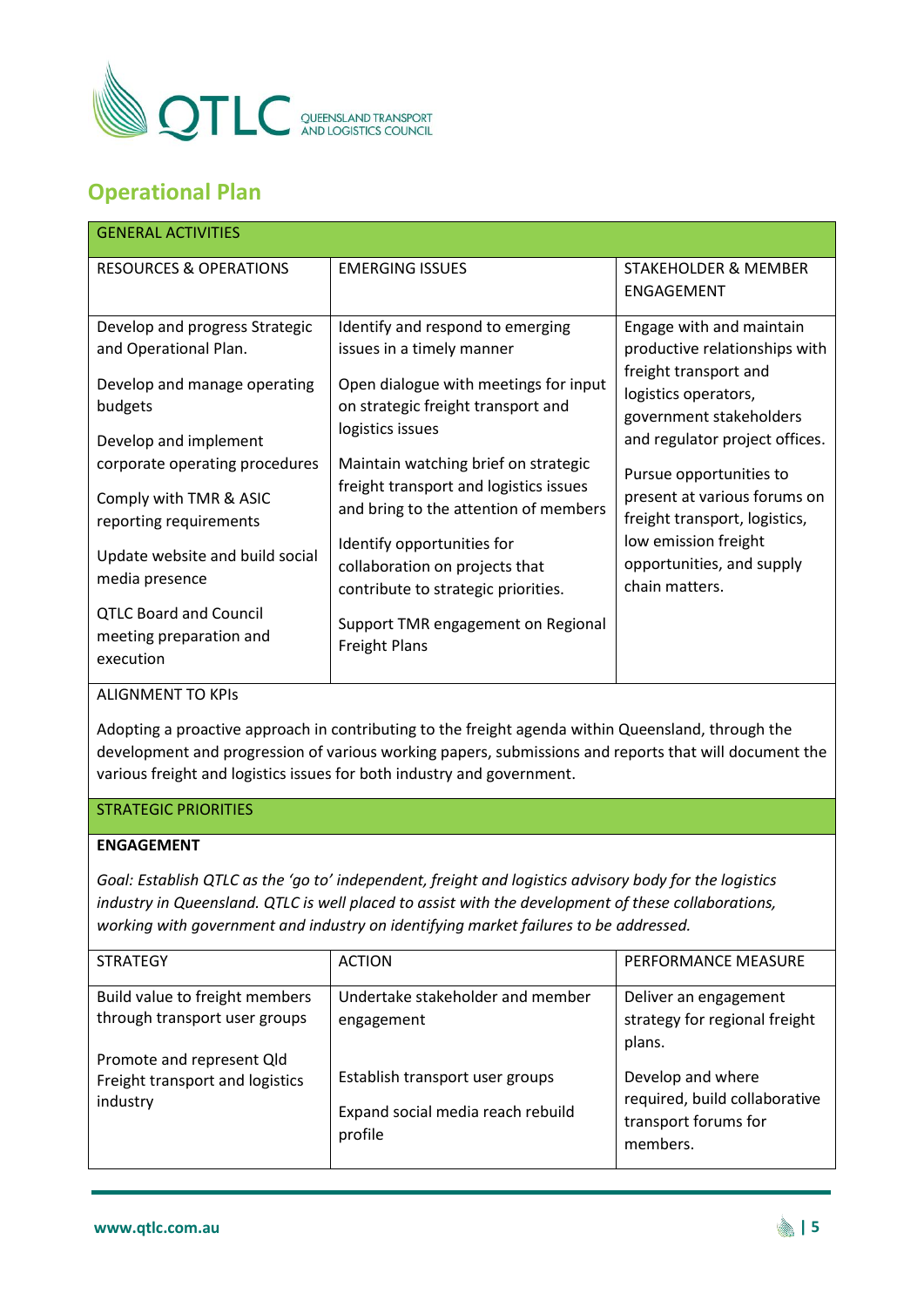

| Deliver impact through<br>collaboration | Collaborate with TMR and industry on<br>freight industry issues | Update and maintain<br>website and digital<br>communications.<br>Open dialog with industry<br>about transition to zero<br>emissions future |
|-----------------------------------------|-----------------------------------------------------------------|--------------------------------------------------------------------------------------------------------------------------------------------|
| <b>PROJECTS</b>                         |                                                                 |                                                                                                                                            |

- o Engagement strategy focussed on identifying transport user groups by theme/task/issue.
- o Revamp the newsletter and utilise social media to communicate
- o Post OISC Transport User Groups
- o ZEV Freight Hub project provides a good forum for broader info sharing
- o Qld Freight Strategy Action planning engagement contribution
- o Connecting industry to government projects, regulatory, planning, environment, safety etc.

#### ALIGNMENT TO KPIs

Through our work expertise and reach, we are the agent for the freight industry on issues that matter, backed by evidence-based insights.

Facilitating connection and collaboration between industry and government, identifying market failure and aligning priorities to achieve positive freight outcomes.

Communicate through all forms of media and raise awareness of industry issues.

#### STRATEGIC PRIORITY

#### **INDUSTRY REPRESENTATION AND ENGAGEMENT**

*Goal: Representation on behalf of the freight transport and logistics industry is evidence based and recognises the integration of the freight network and system and adopts a whole of supply chain focus*

| <b>STRATEGY</b>                                                                                                                                                          | <b>ACTION</b>                                                                                                                               | PERFORMANCE MEASURE                                                                                            |
|--------------------------------------------------------------------------------------------------------------------------------------------------------------------------|---------------------------------------------------------------------------------------------------------------------------------------------|----------------------------------------------------------------------------------------------------------------|
| Intimate knowledge of what our<br>members priority issues are and<br>how we can add value.                                                                               | Establish transport user groups<br>or participate in existing ones.<br>Expand membership to ensure                                          | QTLC has representation from all<br>industry sectors - modes,<br>industries, operators, freight<br>forwarders. |
| Facilitate member engagement<br>and active participation in policy<br>development<br>Advocate for efficient and<br>integrated freight transport &<br>logistics solutions | senior representation of all<br>industry sectors<br>Consult with industry on policy<br>issues and provide advice to<br>government & members | QTLC is engaged by government<br>and stakeholders for industry<br>representation                               |
|                                                                                                                                                                          |                                                                                                                                             |                                                                                                                |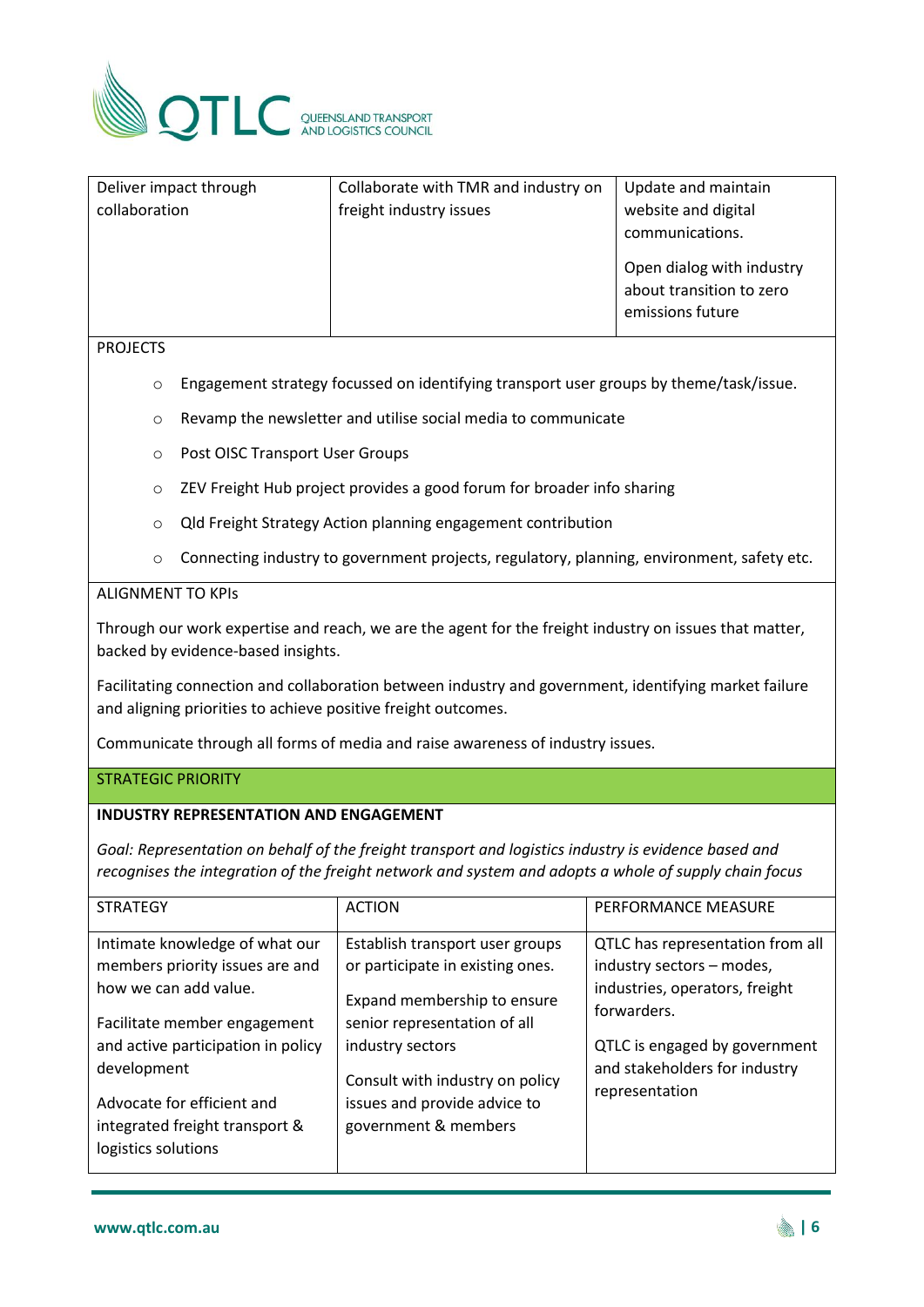

| Identify opportunities for low<br>emission transport, | Participation in supply-chain<br>studies to future-proof against<br>disrupters.                        | QTLC provides advice and formal<br>submissions on critical freight<br>transport & logistics issues |
|-------------------------------------------------------|--------------------------------------------------------------------------------------------------------|----------------------------------------------------------------------------------------------------|
|                                                       | Contribute to state and national<br>freight transport and logistics<br>policy issues                   | Development of transport user<br>groups.                                                           |
|                                                       | Advocate at state and national<br>forums                                                               |                                                                                                    |
|                                                       | Form industry collaborations to<br>identify opportunities to up-scale<br>sustainable freight adoption. |                                                                                                    |

#### PROJECTS

- Engage road managers, industries, and regulators to identify preferred access routes for restricted access vehicles including the identification of additional infrastructure required to support extending access. Bremer Bridge has arisen as one of these bodies of work. Others in discussion.
- Progress common agenda and projects as identified and articulated by transport user groups.
- EV Freight report and workshops.

#### ALIGNMENT TO KPIs

Contribution to effective policy communication between Governments and industry through maintenance and growth of comprehensive networks

Facilitate adoption of ZEV freight options for membership through education and collaboration.

Contribution to enhancing the productivity of the sector, including the development of mechanisms and processes to address barriers to increased productivity

Contribution to the implementation of the actions outlined in the Queensland Freight Strategy and regional plans.

Contribution to the freight agenda within Queensland through the development and progression of various working papers and reports addressing various freight and logistics issues for both industry and government.

#### STRATEGIC PRIORITY

#### **INTERGOVERNMENTAL PLANNING AND PRODUCTIVITY**

*Goal: Transport asset owners and planners cooperate to reduce supply chain impediments and coordinate to plan for, and invest in, efficient and productive freight transport infrastructure.*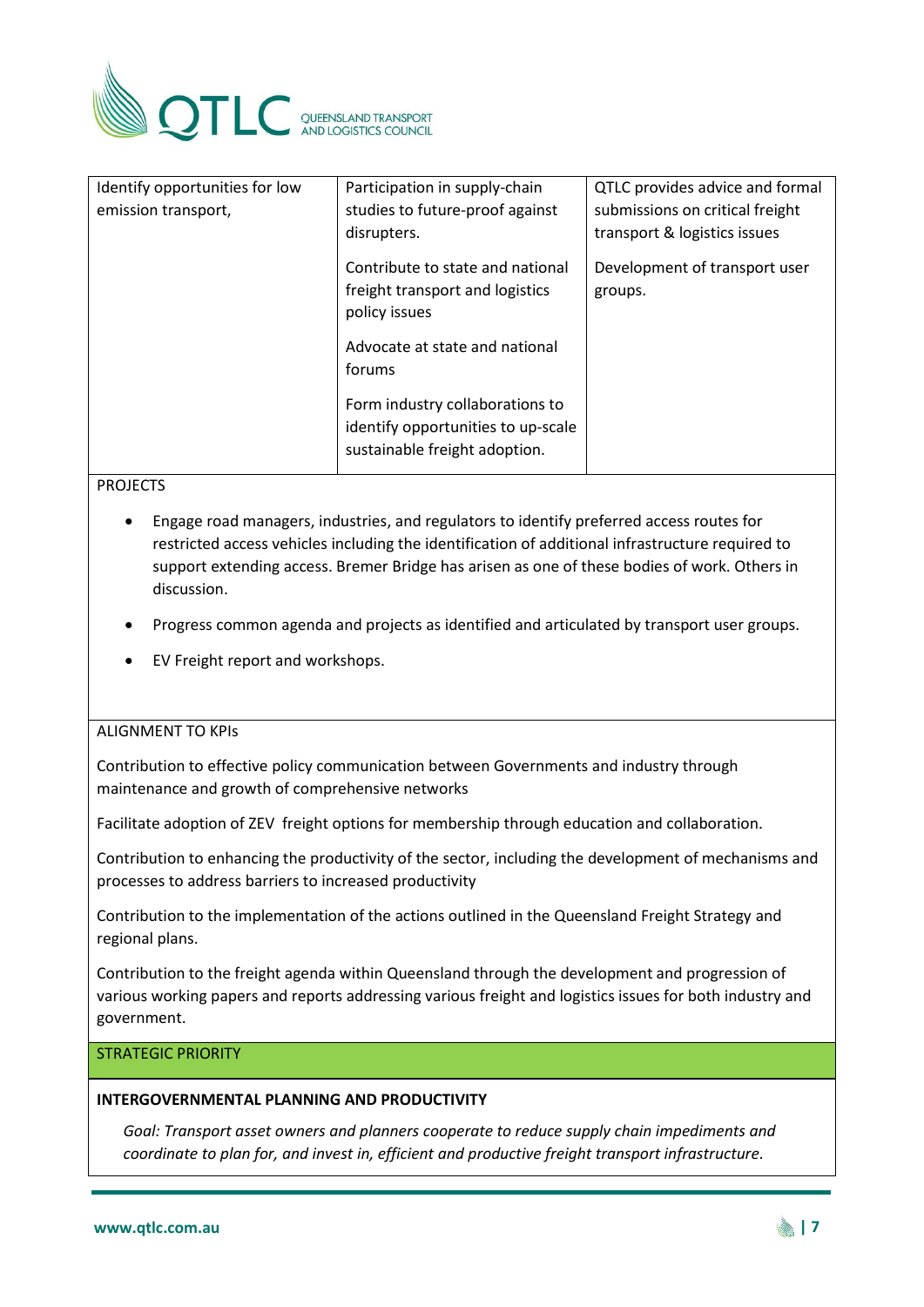

| <b>STRATEGY</b>                                                                                                                                                                                               | <b>ACTION</b>                                                                                                                                                                                       | PERFORMANCE MEASURE                                                                                                                                        |
|---------------------------------------------------------------------------------------------------------------------------------------------------------------------------------------------------------------|-----------------------------------------------------------------------------------------------------------------------------------------------------------------------------------------------------|------------------------------------------------------------------------------------------------------------------------------------------------------------|
| Engage with all levels of<br>government to optimise freight<br>system planning for improved<br>supply chain productivity<br>Support the development of<br><b>Regional Freight Plans</b>                       | Engage with all tiers of<br>government to implement the<br>Freight Strategy Action Plan<br>Engage with government to<br>better understand planning and<br>investment processes influencing          | QTLC contributes to the<br>implementation of National<br>Freight Action Plan<br>QTLC meets regularly with TMR<br>to identify and discuss freight<br>issues |
| Promote improved coordination,<br>communication and connectivity<br>between modes<br>Advocate for a planning and<br>investment decisions framework<br>based on overall system<br>performance and productivity | freight transport infrastructure<br>and supply chain efficiency<br>Continue to engage with QR,<br>TMR, rail operators and industry<br>to improve the efficiency and<br>reliability of rail services | Opportunities for collaborative<br>industry investment to overcome<br>supply chain impediments.<br>Forming LE freight sector<br>collaborations             |

#### PROJECT

- Contributes to National Transport Commission review of the Heavy Vehicle National Legislation
- Contribute to national debate on Road User Charging reform
- Contribute to State and National Supply Chain Strategy Implementation

#### STRATEGIC PRIORITY

#### **FREIGHT AND LOGISTICS INVESTMENT**

*Goal: Strategic investment, planning and policy decisions that benefit overall freight and logistics system performance and productivity are prioritised by industry and government now and into the future.*

| <b>STRATEGY</b>                                                                                                                                                                             | <b>ACTION</b>                                                                                                                                                                                                                                                                                               | PERFORMANCE MEASURE                                                                                                                                                                                                                                                                                                   |
|---------------------------------------------------------------------------------------------------------------------------------------------------------------------------------------------|-------------------------------------------------------------------------------------------------------------------------------------------------------------------------------------------------------------------------------------------------------------------------------------------------------------|-----------------------------------------------------------------------------------------------------------------------------------------------------------------------------------------------------------------------------------------------------------------------------------------------------------------------|
| Inform, identify and contribute<br>priorities for future freight<br>transport and logistics system<br>investment and planning that<br>benefit supply chain connectivity<br>and productivity | Consult with industry to identify<br>industry specific supply chain<br>characteristics, current and<br>future, as well as policy<br>imperatives and analyse the<br>alignment or otherwise with the<br>current freight network.<br>Establishment and use of<br>transport user groups<br>fundamental to this. | Reports developed, supported by<br>industry and submitted to<br>government that identifies the<br>supply chain characteristics and<br>future trends of major<br>Queensland industries<br>QTLC engaged by government to<br>advise on key freight transport<br>infrastructure requirements as<br>identified by industry |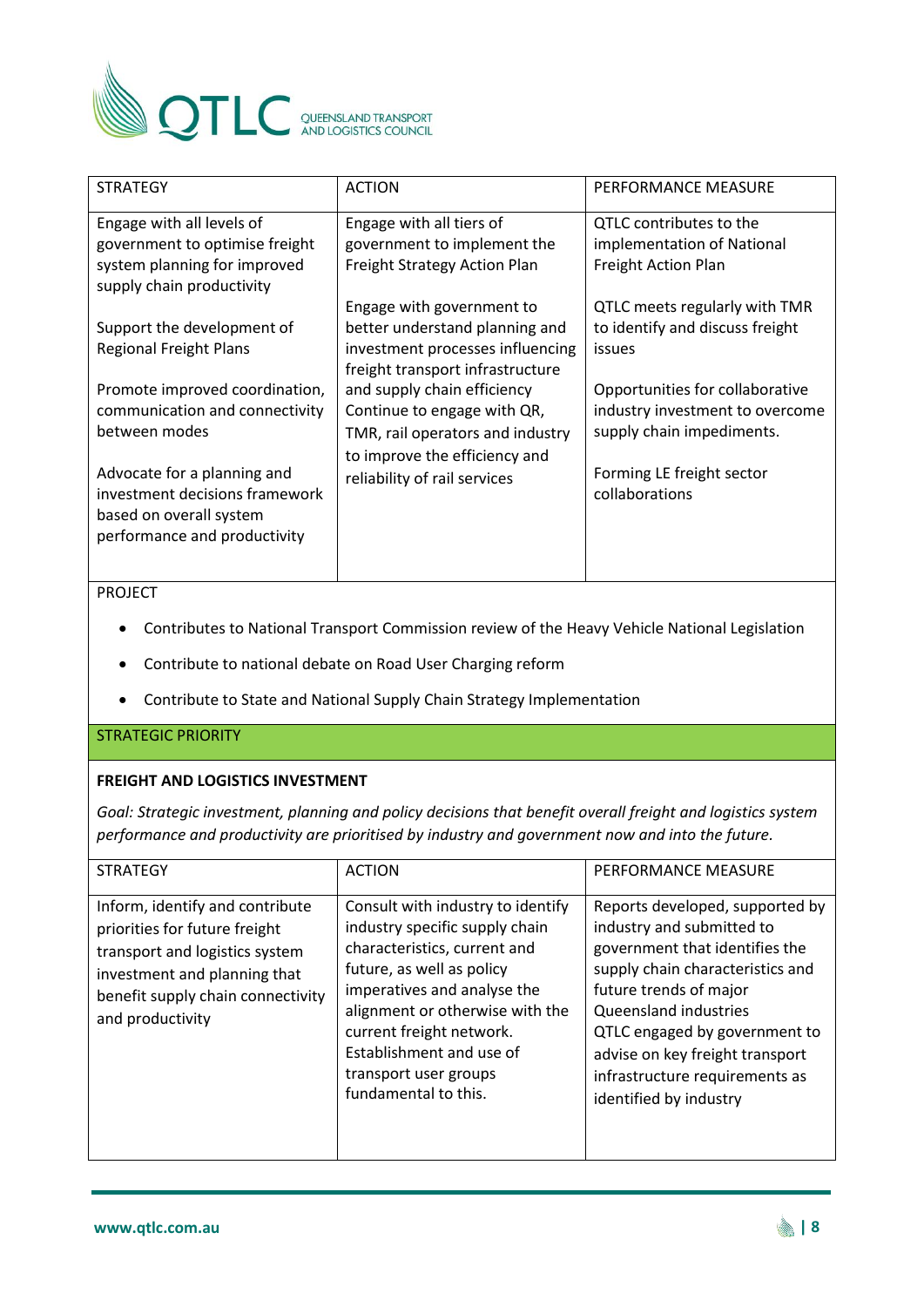

#### PROJECTS

- ZEV Freight Phase #2 Hub Project + ARENA aggregation
- Explore potential funding opportunities through other agencies for transport infrastructure business case development.

#### ALIGNMENT TO KPIs

- Contribution to expanding industry and Government's knowledge base through targeted research
- Contribution to the freight agenda within Queensland through the development and progression of various working papers and reports address various freight and logistics issues for both industry and government
- Contribute to identifying and addressing impediments to the efficient operation of Queensland's supply chains
- Contribution to the development and implementation of transport reform and policy development on issues including the provision of advice on freight and logistics priorities from an industry perspective